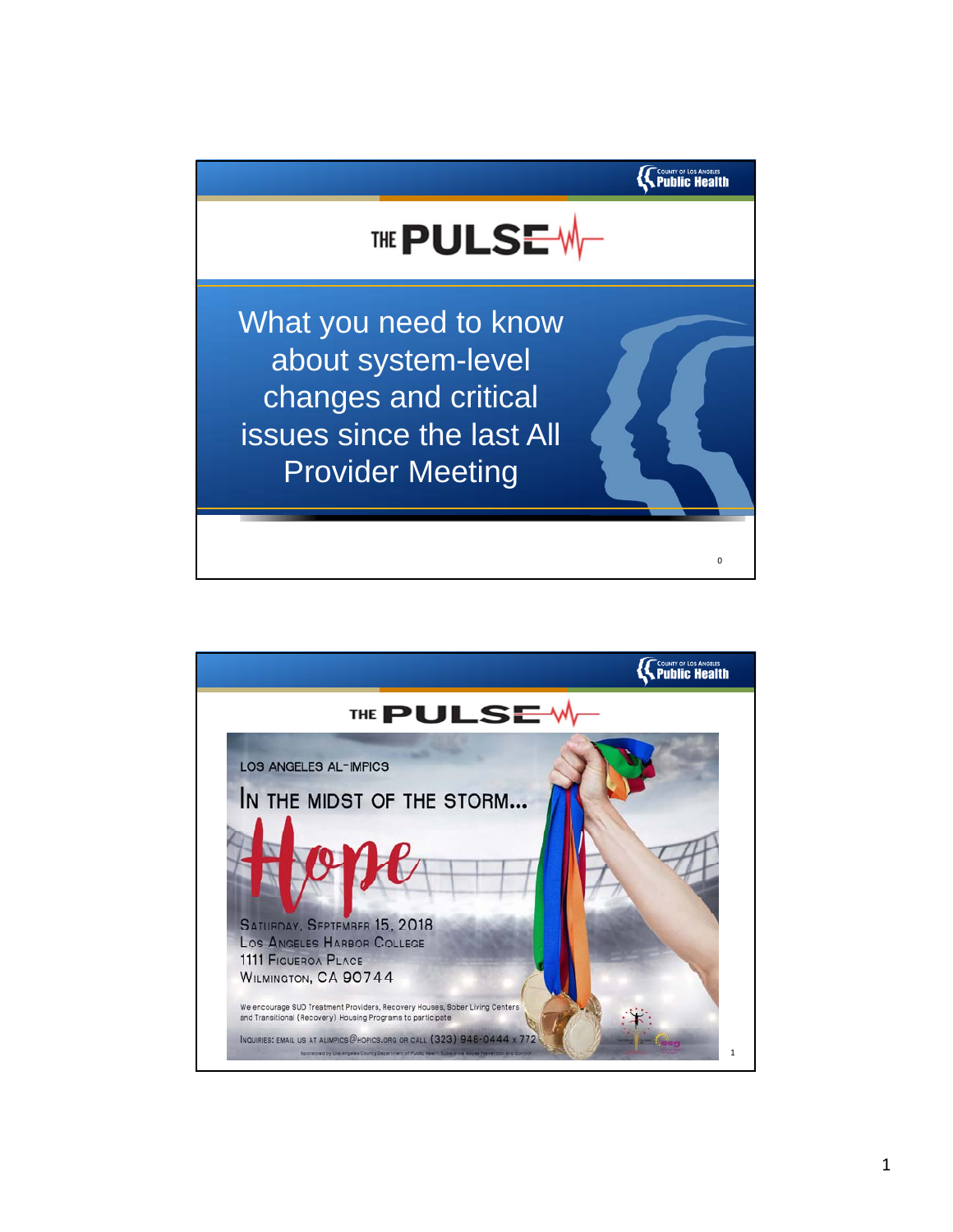

## **UPCOMING SAPC TRAININGS**

| August 28, 2018:    | QI & UM Provider Meeting (in afternoon)                      |
|---------------------|--------------------------------------------------------------|
| August 29, 2018:    | <b>ASAM CONTINUUM Users Group Meeting</b>                    |
| September 18, 2018: | Community Prevention Initiative Cultural Competence Training |
| September 20, 2018: | Cultural Competence in Working with Homeless                 |
| September 21, 2018: | SAPC-UCLA Lecture Series: Opioid Crisis                      |
| September 2018:     | Language and Disability Access Workgroup                     |
| October 20, 2018:   | <b>Buprenorphine Waiver Training</b>                         |

Available At: SAPC Website, Upcoming Provider Trainings, Conferences, and Important Events

#### **NEW/UPCOMING DHCS INFORMATION**

**Medication for Addiction Treatment (MAT):** DHCS has clarified that "residential and outpatient providers **cannot** deny a patient utilizing or needing MAT from program participation."

**NOTE: SAPC strongly recommends residential providers obtain Incidental Medical Service (IMS) approval from the State**. <sup>2</sup>

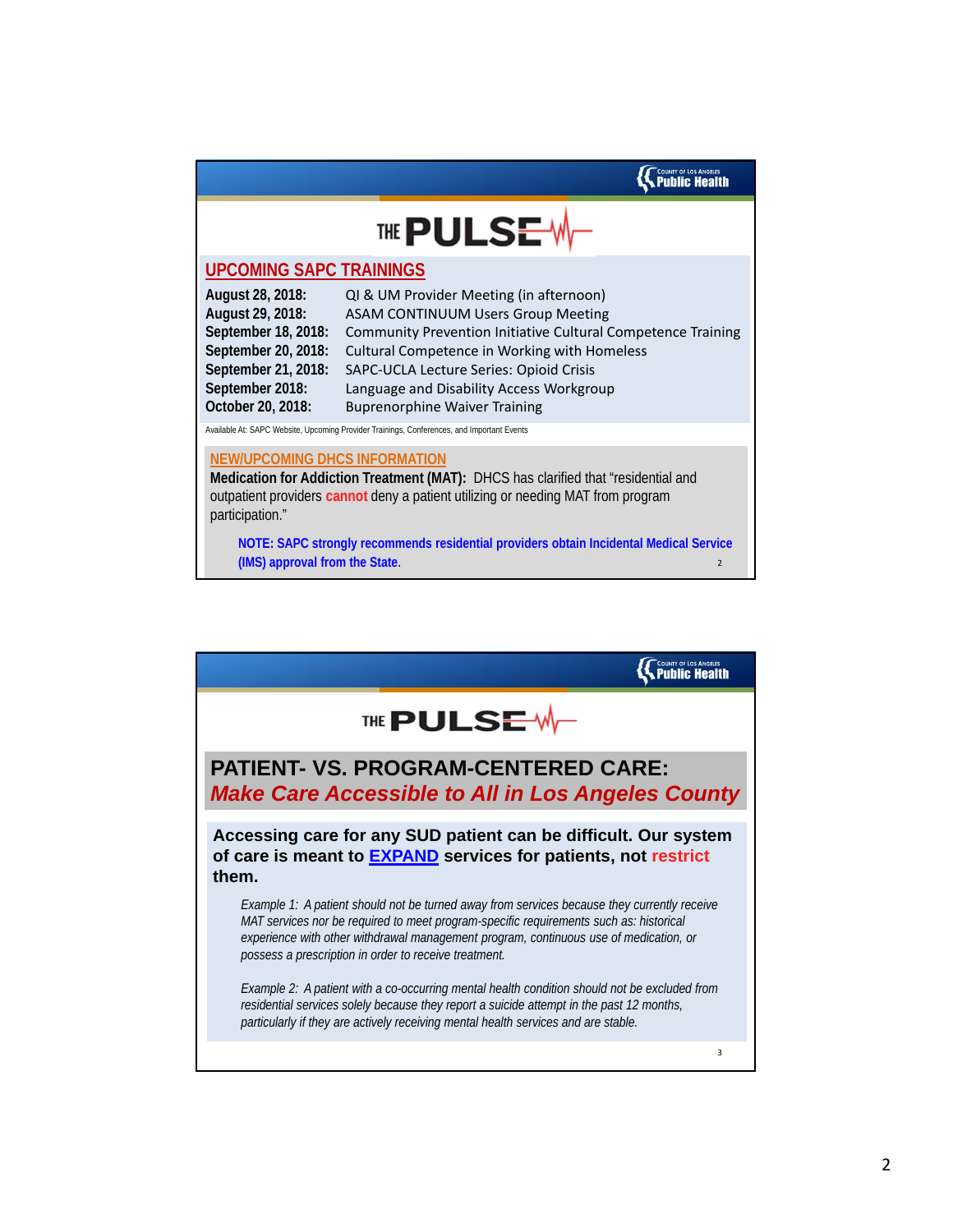# THE PULSE W

### **PATIENT- VS. PROGRAM-CENTERED CARE: Make Care Accessible to All in Los Angeles County**

### • **Service and Bed Availability Tool (SBAT) Survey Updates**

- About 90% of providers have submitted at least one completed SBAT survey.
- We are still missing updated surveys for specific locations.
- If your CPA contacts you, please respond with the requested information.
- **NOTE:** For residential providers, business hours means the **office hours** when there is someone available to answer business calls (i.e. not 24 hours).
- **Intake Hours**:
	- Update the SBAT in the "Intake Appointment" column to ensure that the intake hours listed are actually the time in which staff are available to conduct intakes, and not simply your business hours.
	- Providers are expected to answer calls during lunch hours and during the intake hours listed on the SBAT. <sup>4</sup>

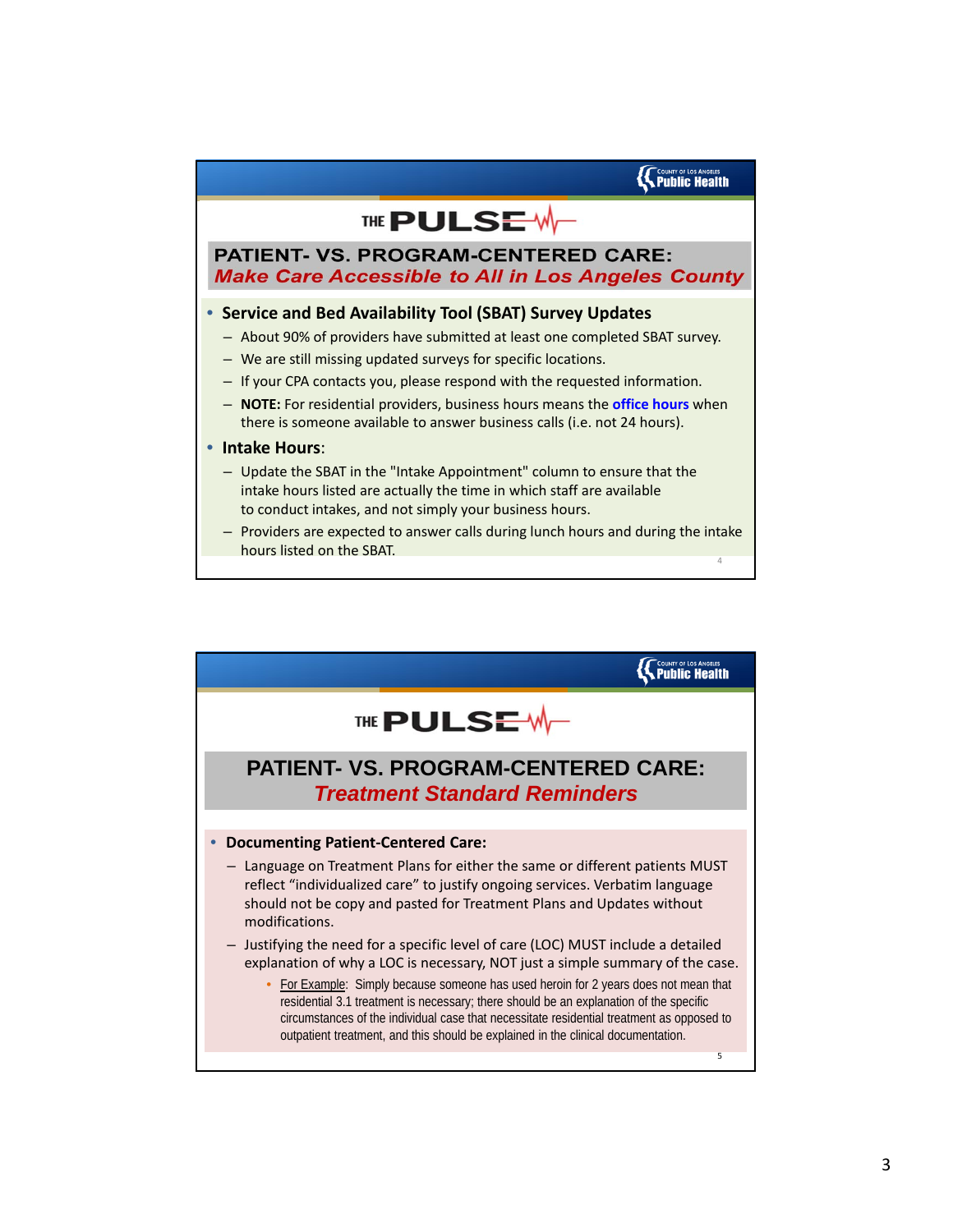